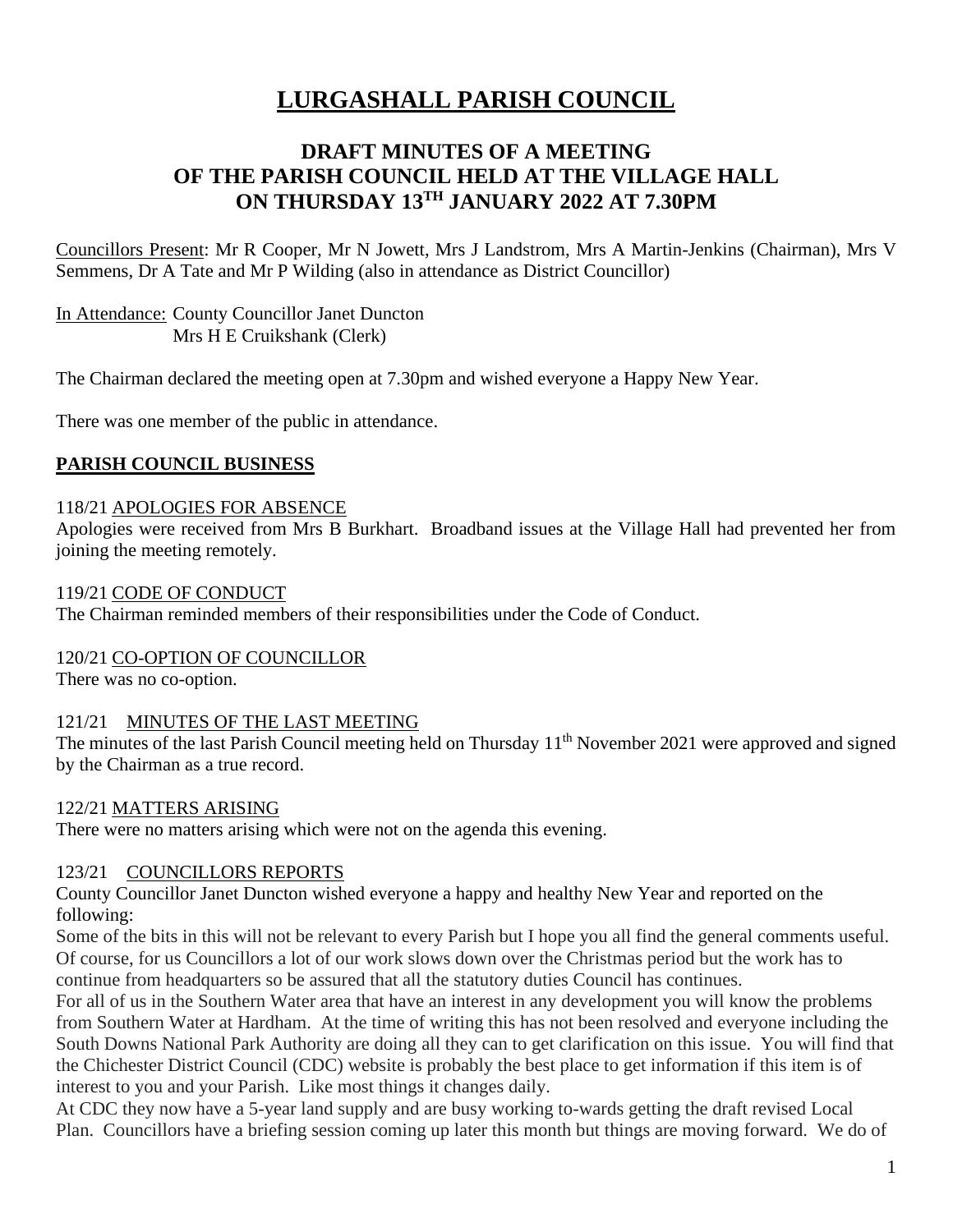course have a Local Plan but we must get the revised plan done at our earliest. It is important that these plans are up to date because it means that developers cannot go straight to the Planning Inspectorate for decisions claiming there isn't an up-to-date plan in place. It is so much better for Chichester to make the decision on planning and putting their own conditions on the application.

As of the 7<sup>th</sup> January more than 8 out of 10 people in West Sussex have had their booster. Vaccination numbers soared after more hours and days were opened for those wanting vaccination and 150.000 completed vaccinations a week were given. A crystal ball would be needed to find a time for us to go back to what we knew as normal but let's hope we are heading in the right direction.

The West Sussex Fire and Rescue Service has launched a public consultation around our proposals for our Community Risk Management Plan 2022 – 2026. You will find this on the West Sussex County Council website if you would like to contribute. The closing date is 21<sup>st</sup> January so it needs comments now.

As County & District Councillor I do my best to attend as many Parish Councils as possible. With 11 parishes it's sometimes not possible to attend them all but I do find them a good source of information on the parish and what's happening. Of course, it isn't the only way, I hope I know many who live in those parishes and they are free to contact me but I do enjoy other means of meeting people especially the village lunches so very happy to try and attend when I know there is one on.

In the meantime, to contact me it's [janet.ducton@westsussex.gov.uk](mailto:janet.ducton@westsussex.gov.uk) or my mobile which is 07979152898 Keep safe and I hope to meet many of you over the coming months.

Jobsons Lane is on the Forward Programme for resurfacing and WSCC Highways are trying to keep it in a safe condition until such time. Thirty-nine potholes were repaired in October after an ad-hoc inspection by the local Highways Officer. He also cleared the entrance to the culvert adjacent to Greenland Farm to stop water running out of the ditch and further down the road and causing damage to the carriageway. It is very important all landowners maintain their ditches. Managing flood risk - [West Sussex County Council](https://www.westsussex.gov.uk/fire-emergencies-and-crime/dealing-with-extreme-weather/flooding/flood-risk-management/managing-flood-risk/) The routine 6 monthly inspection of this road was carried out in December and any potholes that met WSCC minimum investigatory level will be identified and prioritised for repair according to their severity.

Disappointingly the road is not on the current list for repairs which was sent out this week but County Councillor Duncton has asked for update.

## *Mrs Duncton left the meeting at 7.40pm*

District Councillor Peter Wilding reported on the following:

- 1. The Government has informed CDC that we will be allocated £2.8 million to distribute in rates relief to those businesses who did not qualify for Extended Retail Relief, for example factories or offices. Relief will be based on loss of profit. Two further schemes have been announced – Omicron Hospitality and Leisure and the third tranche of the Additional Restrictions Grant. We expect the Extended Retail Relief and Omicron Hospitality and Leisure schemes to go live this week, followed by the Additional Restrictions Grant scheme next week.
- 2. The Brick Wonders LEGO Exhibition at the Novium opened on Saturday, 4th December and runs until 5<sup>th</sup> June 2022. Brick Wonders takes visitors on a global journey of wonders old and new, recreated from 500,000 LEGO Bricks. Beginning with the seven wonders of the ancient world, the exhibition includes sights such as the Grand Canyon, Old London Bridge, the International Space Station and an installation of the Great Barrier Reef.
- 3. CDC is redeveloping the St James Industrial Estate. The crushing and processing of recyclable material is complete. Preparatory works, including setting out for the cut and fill operation and mobilisation for the drainage and concrete slab work that will take place once the relevant planning conditions have been discharged, are underway.
- 4. Following the council's publication of a 5 Year Housing Land Supply, officers in Development Management have reviewed current applications for housing development in the light of this new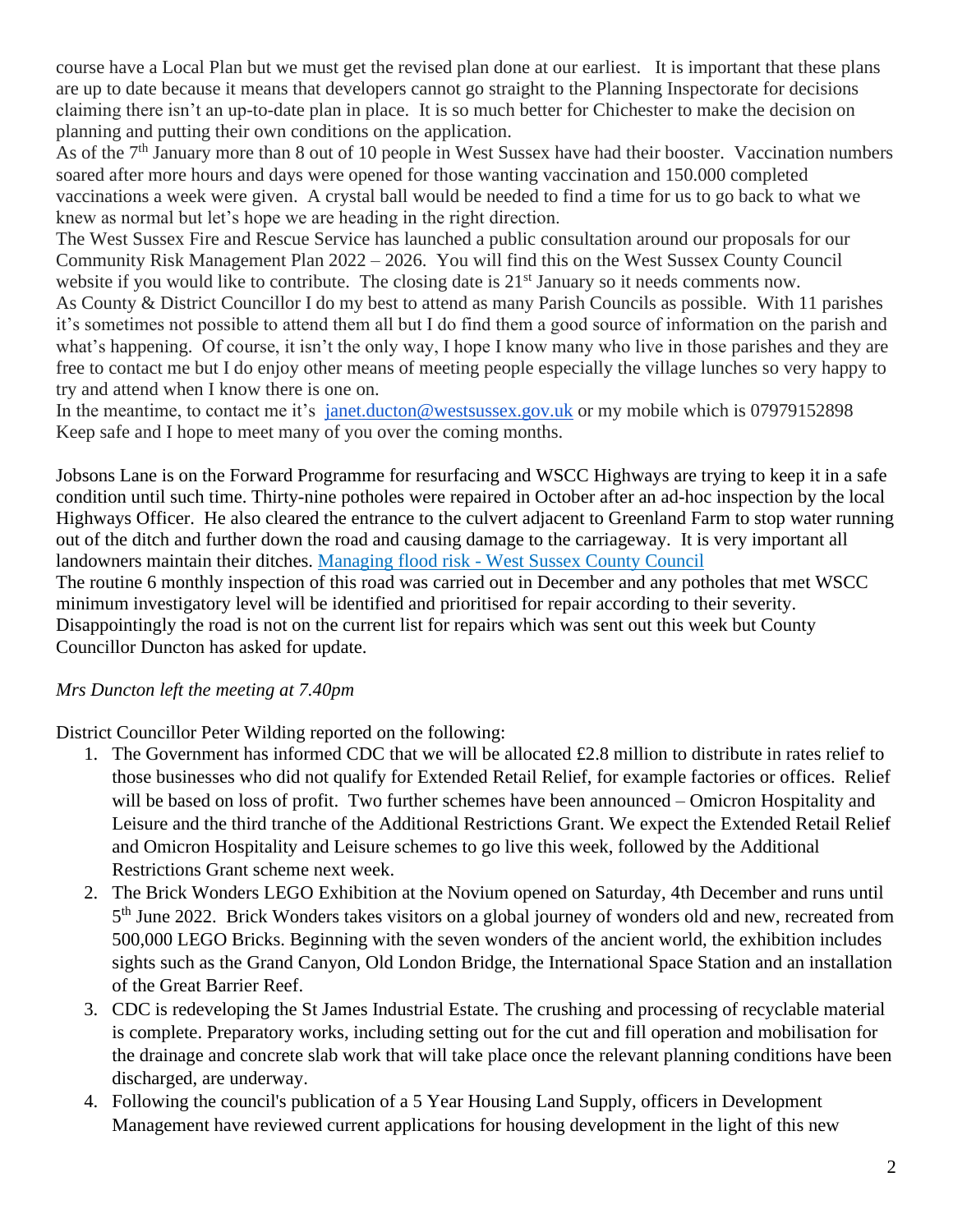position. Planning application recommendations will take account of the new position regarding the 5 year supply which is an important material consideration.

Any queries of a District nature, please do not hesitate to contact Peter Wilding on [pwilding@chichester.gov.uk](mailto:pwilding@chichester.gov.uk)

## 124/21 FINANCE

The Clerk had previously distributed Appendix 2a and b which included:

- a) A statement of the position of the Council's bank accounts as at  $6<sup>th</sup>$  January 2022.
- b) Budget monitoring sheet as at  $6<sup>th</sup>$  January 2022.

The Council's current financial position at £29,362, bank account and budget monitoring sheet were noted.

The members duly approved the payments for Mrs Helen Cruikshank (Clerk's Nov & Dec Salary plus expenses) @ £826 and Dr A Tate (Reimbursement for defibrillator pads) @ £43.

## 125/21 BUDGET AND PRECEPT 2022/23

Mr Jowett presented the draft budget for the coming year 2022/23 as part of the report of a Finance & General Purposes meeting which was held on Wednesday 8<sup>th</sup> December 2021. All PC members had previously been sent this report as Appendix 3.

Mr Jowett stated that the proposed 2022/23 figures included the continued refurbishment project of parish fingerposts, an increased frequency of the mobile skip visits to three times a year, money towards a new parish defibrillator and an increase in donations to outside bodies and organisations which support the village.

A last-minute request had been received from the Village Shop for continued help for 2022/23 of £5,000 to help support the salaries of the staff. It was agreed to continue supporting it financially as it is hugely beneficial to the village, with a donation of £4,000. Given the hardship for many organisations and the reluctance to increase the precept during this difficult time, members felt this was a fair compromise.

The budget figures for 2022/23 were approved unanimously. It was agreed to keep the precept at £25,000. Clerk to inform CDC of the decision.

#### 126/21 RISK ASSESSMENT

Mr Jowett presented the Risk Assessment report of the Finance and General Purposes Committee dated 8<sup>th</sup> December 2021 which members had previously been sent as Appendix 4. Members approved the report.

127/21 PLANNING The Clerk had previously distributed Appendix 5. Mr Wilding commented upon the following applications;

## **PLANNING APPLICATIONS DISCUSSED SINCE THE LAST PC MEETING**

SDNP/21/04881/HOUS Sarnsfield Surrey Road Lickfold Lurgashall Petworth West Sussex GU28 9EZ Demolition of existing outbuilding. Construction of replacement outbuilding

#### SDNP/21/05034/HOUS

Dickhurst Farm Cottage, Petworth Road, Lurgashall, Haslemere, Surrey GU27 3BG Proposed swimming pool pond and single storey pool house with toilet facilities and plant room

#### SDNP/21/05382/HOUS

The Quell Hazelmere Lane Lurgashall GU27 3BW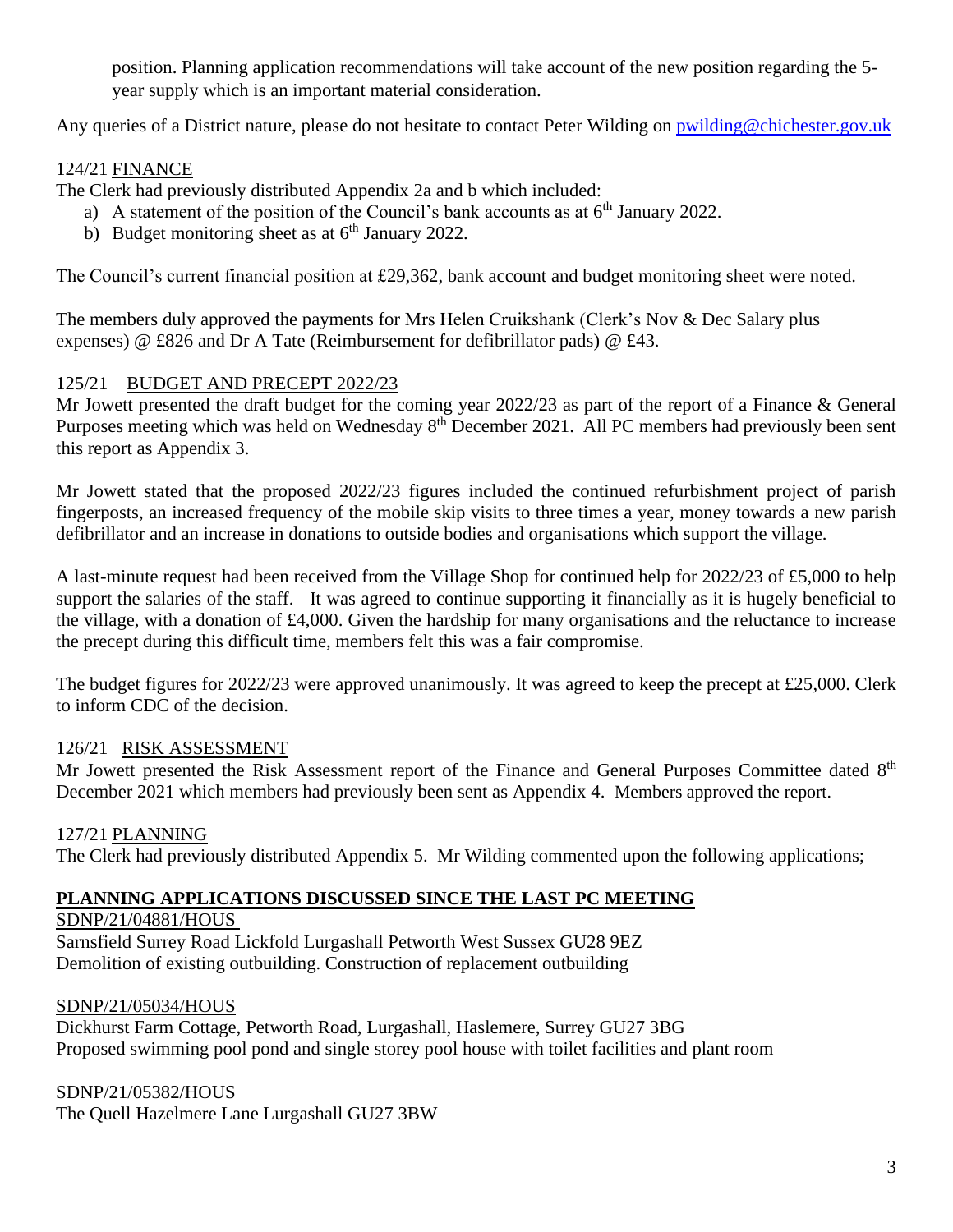Alterations to fenestration including new areas of glazing and new areas of timber cladding, to match existing building. Solar PV panels to roof. Extension to existing outdoor seating area. Demolition of existing pool house and construction of replacement pool house rationalising of existing pool layout. Associated hard and soft landscaping works around pool and pool house.

#### **DECISIONS RECEIVED FROM CDC/SDNPA SINCE THE LAST PC MEETING**

*SDNP/21/02695/HOUS Leverton Fernden Lane Lurgashall GU27 3BS Outdoor uncovered, heated swimming pool to south of existing dwelling. Case Withdrawn*

*SDNP/21/01971/FUL Abesters Quell Lane Lurgashall GU27 3BS Erection of replacement gates. Decision: Refused*

*SDNP/21/04827/DCOND Castle Copse Fernden Lane Lurgashall GU27 3BS Discharge of conditions 3 and 5 from planning permission SDNP/21/01497/FUL Decision: Approved*

*SDNP/21/04109/FUL Land Adjoining Sods Farm High Hamstead Lane Lurgashall Petworth West Sussex GU28 9EX Erection of new hardstanding area to allow vehicular access to site. Decision: Refused*

#### 128/21 HIGHWAYS INCLUDING VILLAGE GREEN, OPERATION WATERSHED AND WINTER MANAGEMENT

Mr Cooper reported there had been lots of complaints about the parking on the Village Green, by the shop and on the junction with High Hamstead Lane/Dial Green/Blind Lane. The edge of the road is eroding away, the traffic is heavier and the road width is narrowing. Mr Cooper stated more posts would be erected and he would ask Mr Simpson to re-dig the ditches around the triangle by the parking area to stop vehicles parking on the grass.

Update on Jobsons Lane was covered under the County Councillor's report, item 123/21. Clerk stated there is a new way to report potholes, drainage issues, overgrown vegetation, fly tipping and much more by downloading the Love Clean Streets app or visit [www.lovecleanstreets.com](https://l.facebook.com/l.php?u=http%3A%2F%2Fwww.lovecleanstreets.com%2F%3Ffbclid%3DIwAR0KwuzURUV_Kw5DjQC7Dhc30kRLrDu_58O-SZiyZDI2UGGucbX1YFrHjf0&h=AT1LZwMmO9rD6Ged982vNP60CeuQcMATBazjRVkwghCNZQRcUOcGsmeDzTcXCzcxG7tbQ5j600jfaesNdUwxhjAAfdr608k3pGWS13sv_Cgy-u-AeAzGpnuuTXotY1e31xvBEAEavg&__tn__=-UK-R&c%5b0%5d=AT1j1UT0C6BUlxbRd0AgJuj5M6WIuiJ1N-qLxLyCVx7WRNIfGjsmh7P3el2lxN_6ftLM3T5d9gUM7lI9Kf5DVPG9ycZipXBRbZ8UMk243Wld7J9QDcB-xdEtRNLjsc39Zb2dRqvFfM8zfR9nigDytcFu492oasAx5fvBbmdbe5FJtGnMv_-TszOKs4LqmSvHBBTJD6b0bEzZoNQ)

#### 129/21 PARISH FINGERBOARDS/POSTS

Gary Sharp is in the process of refurbishing two of the fingerboards in the parish. Clerk has written to him formally confirming to go ahead.

#### 130/21 PLAYGROUND

Mr Cooper is passing responsibility for checking this to Mrs Semmens.

#### 131/21 ALLOTMENTS

Mrs Landstrom said there was not a lot to report as it was a quiet time at the allotments. Repairs to one of the pipes is required so there will be a small cost associated with this. One allotment holder is leaving but she would be taking this plot on so all plots are once again taken.

#### 32/21 RIGHTS OF WAYS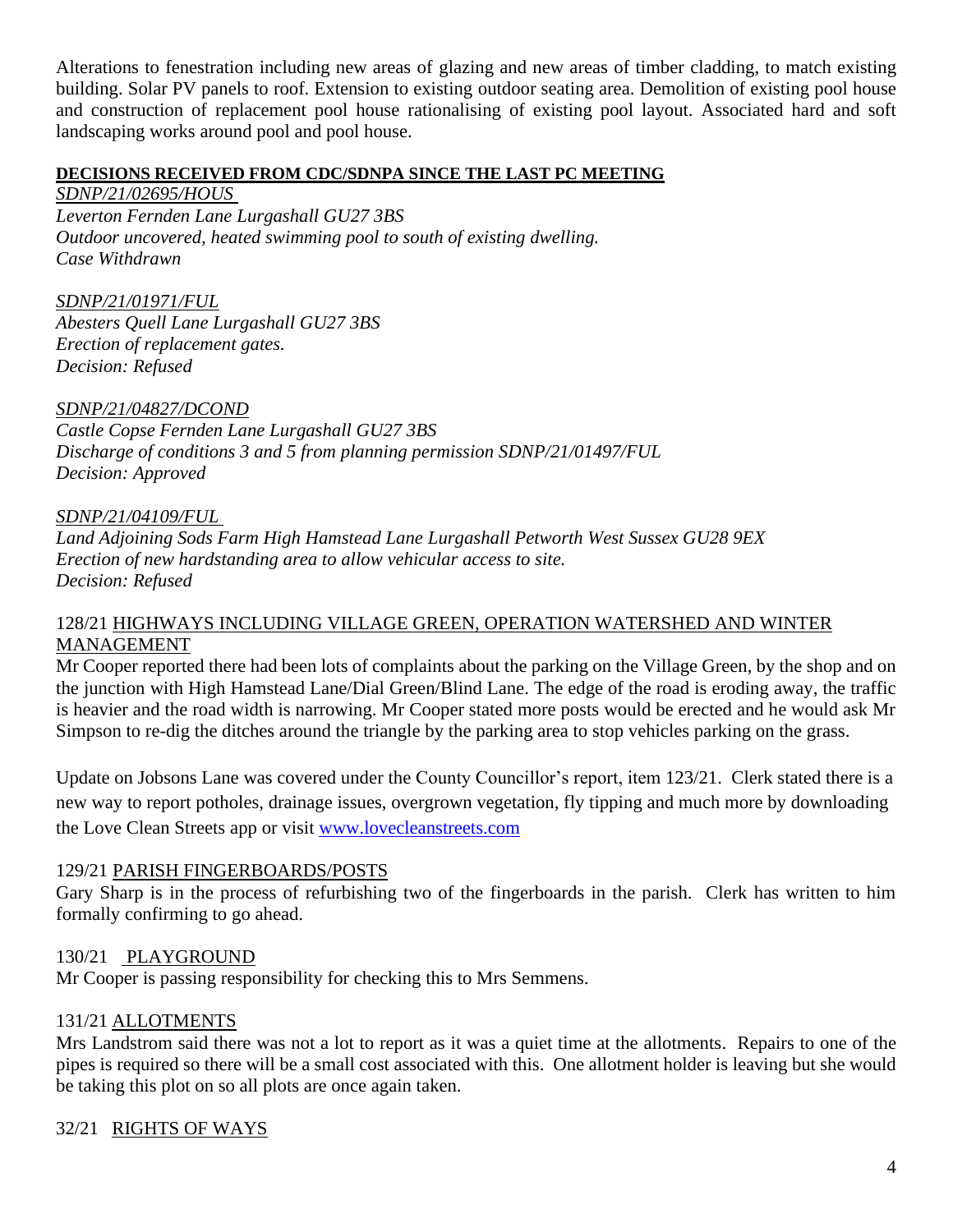Mrs Martin-Jenkins reported some clearing had taken place in the parish. There are two rotten fingerposts which need attention. Clerk to report to WSCC once path numbers and locations are identified.

## 133/21 L.R.A

Dr Tate reported there had been no L.R.A meeting recently. The fete containers had been part-cladded in the field and were a work in progress with the question of how to clad the doors being a little difficult to solve. It was suggested these be painted instead.

## 134/21 ELECTRIC CAR CHARGING POINT

There is still so much to clarify regarding the various types of electric vehicle charging points on the market and their associated fixed costs to maintain. It was agreed it was too early to install charging points at this time.

## 135/21 DEFIBRILLATOR

Dr Tate reported the defibrillator was in good working order and up to date with new batteries and pads which should last 2 years. However, it is prudent that money is set aside for new equipment in case of failure due to its age and guaranteed lifespan.

## 136/21 QUEENS PLATINUM JUBILEE CELEBRATIONS

Mr Cooper reported there was a Village Hall Committee meeting last night where it was agreed that a village lunch is planned for the week leading up to the long Jubilee weekend (2-5 June). The Fete is planned for Saturday 4<sup>th</sup> June with potentially a tea party or picnic afterwards and a street party following on Sunday 5<sup>th</sup> June. The Fete Committee have kindly agreed to keep the marquees up so things are happening. The L.R.A are keen on the idea of planting a commemorative tree.

## 137/21 CORRESPONDENCE

The Clerk reported on several forthcoming events and recent consultations:

- Eroica Britannia, a cycling event will be taking place at Goodwood Motor Circuit on Saturday 6<sup>th</sup> August and Sunday 7<sup>th</sup> August 2022.
- There is an Ultramarathon trail event on Saturday  $9<sup>th</sup>$  April half marathon, 50km and 100km. Planned alongside NT, Forestry England and Cowdray Estate.
- SDNPA Self-Build and Custom Housebuilding Register Consultation Tuesday  $11<sup>th</sup>$  Jan Tuesday  $8<sup>th</sup>$ March.
- Sussex Fire & Rescue Consultation around their proposals for their Community Risk Management Plan  $2022-26$  – ends Friday  $21<sup>st</sup>$  Jan

The Clerk had forwarded on December's Police report from PCSO Neil Billingham to all members as follows:

Lurgashall Parish Council Update for December 2021.

Introduction.

I would like to start by wishing everyone a Happy New Year. I hope you all had a good and safe Christmas! With the festivities over, we move into the less frenetic time of year before spring returns. It is a time many find hard to cope with, so please do keep an eye out for each other and don't be afraid to ask if they are OK! Incidents of Note.

We had a report this month of someone finding some old unexploded ordinance that they picked up and took home. Although this item was declared safe by the military Emergency Ordinance Department, we strongly advise that such items are left in situ and reported to Police. We will than call EOD to deal. PCSO Activity over the next month.